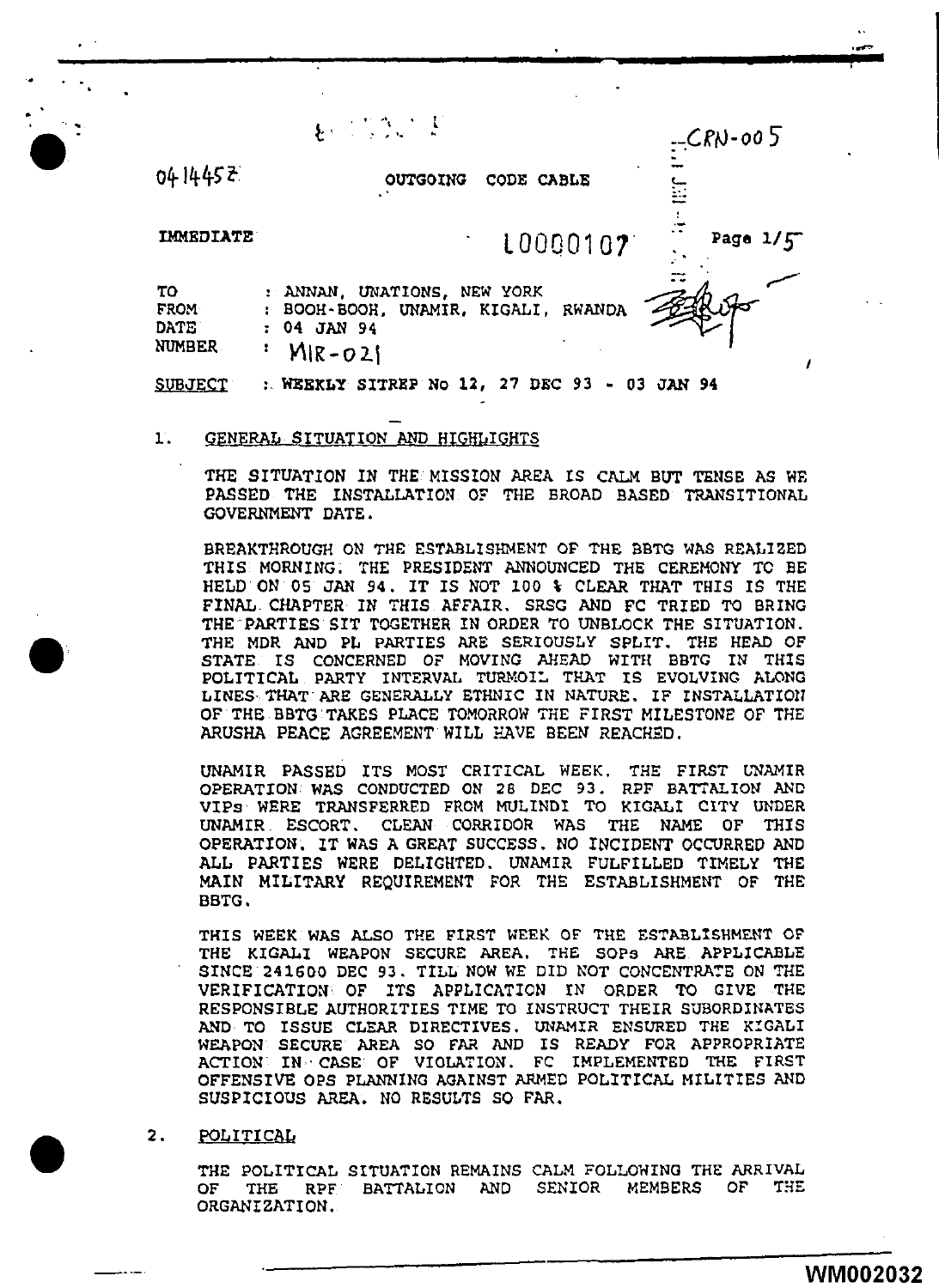# $L$ 0060108 CEL<del>: 005</del>

2 /·--,

CONSULTATIONS AMONGST THE POLITICAL PARTIES ON THE SETTING UP OF THE BROAD BASED TRANSITIONAL GOVERNMENT AND THE TRANSITIONAL-NATIONAL ASSEMBLY CONTINUED DURING THE PERICD UNDER<sup>'</sup> REVIEW. HOWEVER, DISAGREEMENT AMONGST THE PARTIES PREVENTED THE INSTALLATION OF THE TRANSITIONAL INSTITUTIONS BEFORE 31 DEC 93, AS ENVISAGED IN THE KINIHIRA DECLARATION OF lO DEC 93.

AT MY SUGGESTION, THE PARTIES CONTINUED TO MEET IN AN ATTEMPT *TO* RESOLVE THEIR DIFFERENCES BEfORE THE SECURITY COUNCIL MEETS ON 05 JAN 94 TO CONSIDER THE SECRETARY-GENERAL'S REPORT ON RWANDA. WE HAVE ALSO HELD MEETINGS WITH THE PRESIDENT OF THE REPUBLIC, THE PRIME NINISTER DESIGNATE AND THE CURRENT MINISTER AS WELL AS WITH MEMBERS OF THE DIPLOMATIC CORPS, IN OUR CONTINUING EFFORTS TO HELP RESOLVE THE IMPASSE.

ON 04 JAN 94, THE OFFICE OF THE PRESIDENT INFORMED ME THAT THE IMPASSE HAD BEEN RESOLVED AND THAT THE SWEARING- IN CEREMONY OF THE NOMINATED MEMBERS OF THE TRANSITIONAL INSTITUTIONS IS SCHEDULED TO TAKE PLACE ON 05 JAN 94.<br>HOWEVER, THERE ARE STILL ELEMENTS OF UNCERTAINTY IN THE HOWEVER, THERE ARE STILL ELEMENTS OF UNCERTAINTY IN THE PROCESS BUT WE STAND READY TO FULLY PARTICIPATE IN THE PROCEEDINGS, IN ACCORDANCE WITH THE INVITATION OF THE PARTIES TO THE ARUSHA PEACE AGREEMENT.

3. MILITARY

•

A. DEPLOyMgNT

 $(1)$  HQS

BESIDES OPS CLEAN CORRIDOR AND THE ESTABLISHMENT OF THE KIGALI WEAPON SECURE AREA THE FORCE HQ STAFF MONITORED SEVERAL MEETINGS on SECURITY MEASURES TO BE ADOPTED DURING THE INSTALLATION CEREMONY FOR THE BBTG. ANOTHER IMPORTANT MEETING WITH UNDP AND UNHCR WAS HELD BY THE PLANNING SECTION ON THE ISSUE OF SECURITY. A REPORT WAS FORWARDED BY SEPARATE FAX. ALSO, HAD FIRST JOINT MILITARY COMMISSION MEETING ON STRUCTURES AND NEW DMZ.

(2) KIGALI SECTOR

> SEC KIGALI PREPARED OPS CLEAN CORRIDOR CONSCIENTIOUSLY. THE OPERATION WAS CONDUCTED SMOOTHLY ALL. THE FORCES BEING COMMITTED. TWO PLATOONS ARE ENSURING THE SECURITY OF THE RELATION AND USE. LOCATION OF THE RPF BATTALION AND VIPS.<br>PRIVATE RESIDENCES OF THE PRIME MIN PRIME MINISTER DESIGNATE AND THE PRESIDENT OF THE CONSTITUTIONAL COURT WILL ALSO BE: SECURED BY SEC KIGALI TILL INSTALLATION OF THE BBTG. THE FURTHER DEVELOPMENT OF THE INSTALLATION OF THE HQ AND THE SUBORDINATE UNITS SPREAD OUT OVER KIGALI IS A MAIN TASK. WILL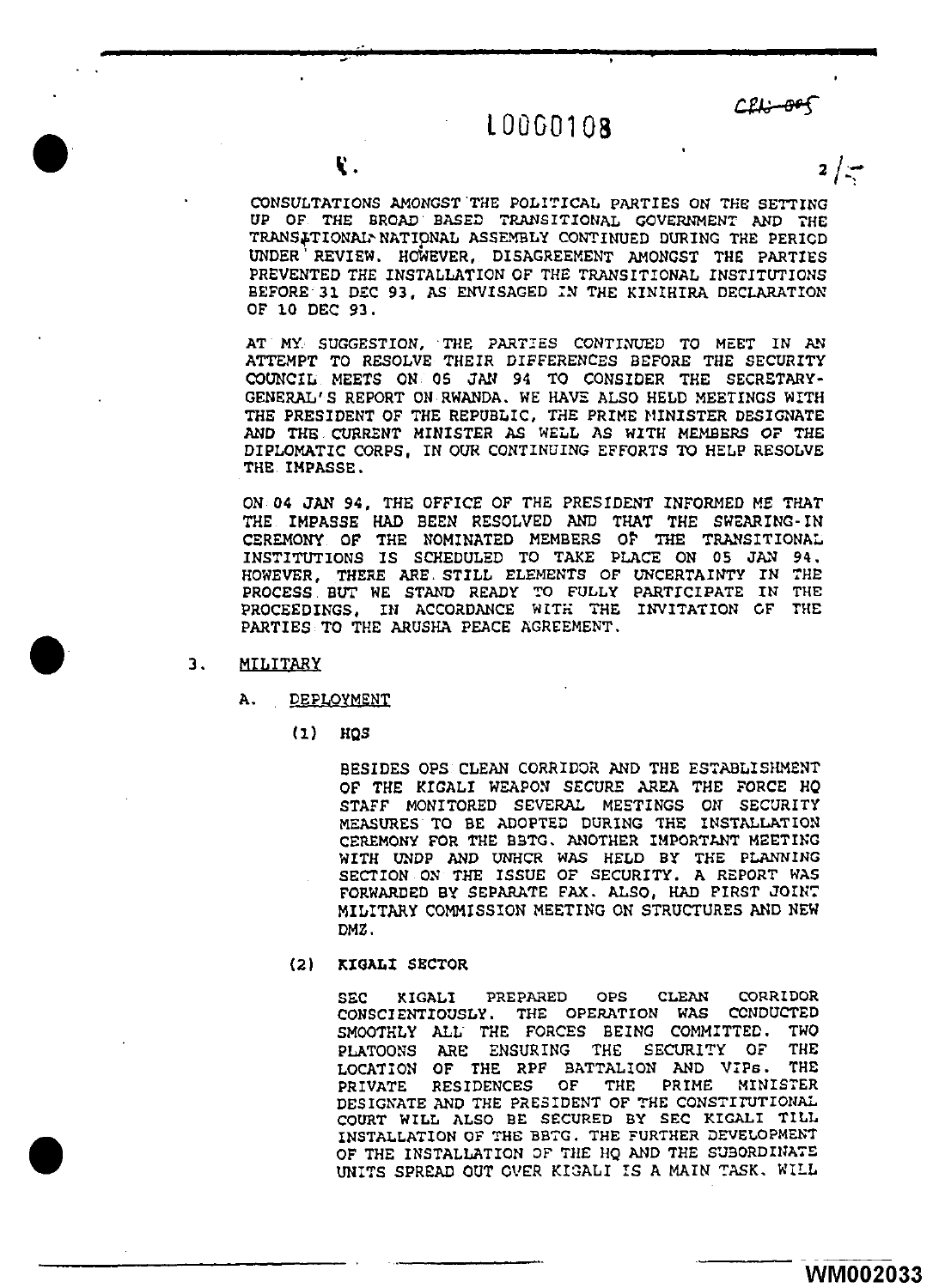$C$   $R$  $V$   $-C$   $C$ 

ا 3

## L0000109

BE FOCUSED ON ENSURING THE KIGALI WEAPON SECURE AREA AND GATHERING OF INFORMATION REGARDING ARMED POLITICAL MILITIES AND SUSPICIOUS AREA IN ORDER TO PREVENT ESCALATION OF TENSE.

Z.,

 $(3)^{n}$ 

#### MILOB HQ

 $\gamma\in\mathbb{N}$ 

NORMAL ESCORT DUTIES HAVE BEEN CARRIED OUT. THE UNMOS HAVE BEEN REDEPLOYED ACCORDING TO THE MOVE OF THE GRAVITY CENTER TO KIGALI. WILL CONCENTRATE ON INFORMATION GATHERING BY MEANS OF CONTACTS WITH THE LOCAL POPULATION. IS ESTABLISHING A SUB HO IN MULINDI (RPF SECTOR) AND IN RUHENGHERI (RGF SECTOR), PLANS ARE BEING APPROVED FOR A NEW SUBSECTOR IN THE SOUTHERN PART OF THE COUNTRY (BUTARE).

- $(4)$ DMZ SECTOR
	- ٠. DMZ SECTOR IS GRADUALLY GETTING OPERATIONAL IN ITS HO AREA OF BYUMBA. THE TUNISIAN COY IS STILL MISSING IMPORTANT EQUIPMENT, GHANA RECCE TEAM FINALIZED THE RECCE FOR THE GHANA BATTALION TO BE STATIONED IN THE DMZ AREA AT BYUMBA (BYUBAT).
- UNOMUR SECTOR (5).

UNOMUR AREA OF OPERATION IS CALM. BORDER CROSSING ACTIVITY CONTINUING TO BE ON THE INCREASE, AS PER THE UGANDAN GOVERNMENT THE BORDER IS OPENED OFFICIALLY BUT CLEAR INSTRUCTIONS OR NOT YET BEEN GIVEN. FC/CMO WILL RETURN NEXT WEEK TO UGANDA IN ORDER TO SORT OUT THE CROSS BORDER PROBLEM WITH MINISTER OF DEFENCE AND COS. DETAILED THE INFORMATION ON THE RENEWED CROSS BORDER ACTIVITY INTO RPF TERRITORY BY UGANDAN AUTHORITIES YOU ASKED FOR IN YOUR FAX MSC 2534 DATED 29 DEC 93 WILL BE FORWARDED AFTER FC RETURN.

- $(6)$ FORCE LOG, MED AND ENGINEERS ELEMENTS
	- LARGE ADVANCE PARTIES HAVE ARRIVED IN THE MISSION AREA SINCE THE BEGINNING OF DEC 93. AS LONG AS NO EQUIPMENTS HAVE BEEN PROVIDED BY BANGLADESH THIS PERSONNEL WILL BE TASKED AS INFANTRY.
- **B**. UNAMIR FORCE STRENGTH

NO CHANGES IN PERSONNEL STRENGTH SINCE LAST WEEKLY SITREP. DETAILED INFORMATION AS PER 030800 JAN 94 IS ATTACHED HEREBY.

 $\mathbf{c}$ . MEDICAL AND HEALTH STATE

> THE UNAMIR FIELD HOSFITAL BEING INAUGURATED IN THE KING FAYCAL HOSPITAL AT KIGALI STAFFING IS STILL

> > WM002034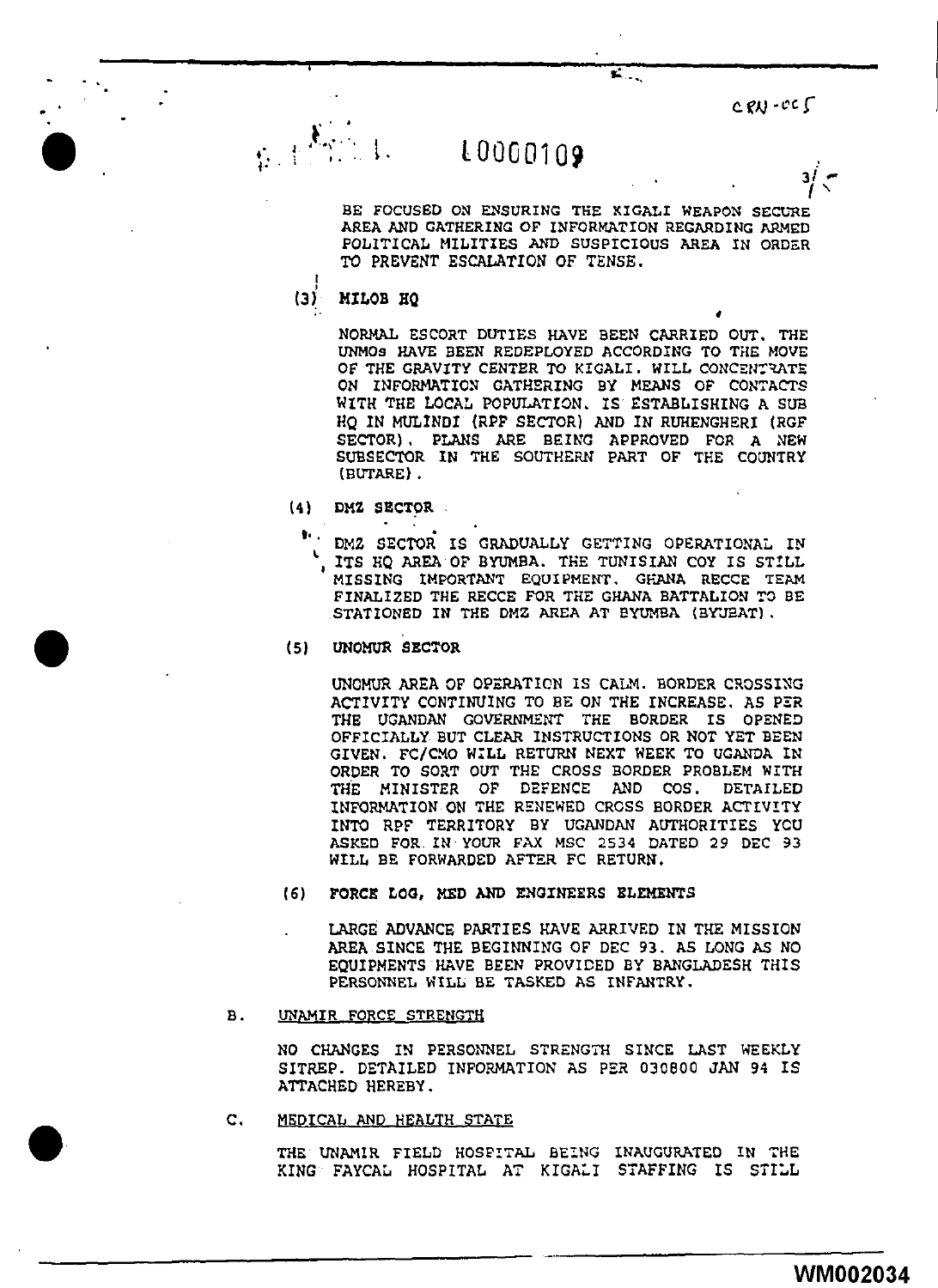**+t** REPLr'\i ? **+t** · . . î994-01-04 14:59 î. 6034<sup>5</sup>. A QUA QA QUA QUARTER DIN DINA QUARTER D

 $\bullet$ .

•

•

**RESERVE** 

**4'** , .... '/ ~

 $10000110$  *CRNOOS* 

ONGOING ON THE ISSUE OF MEDICAL SUPPORT TO LOCAL POPULATION AND ON TASK SHARING BETWEEN UNAMIR AND HOSPITAL MANAGEMENT. MEDICAL SUPPLIES ARE MISSING. THE PAST' WEEK 40 UNAMIR PERSONNEL AND 15 LOCAL PEOPLE HAVE RECEIVED OUTDOOR TREATMENT. 10 ADMISSION IN HOSPITAL FOR DISEASE. REPATRIATION OF MR. STEVELINCK, SECURITY OFFICER UNAMIR, TO BELGIUM TOOK PLACE ON 30 DEC 93.

#### 4. ADMINISTRATION AND LOGISTICS

 $\mathbf{v}^{\dagger}$ . I .•

THE LOGISTICAL ENVIRONMENT IS STILL FAR FROM IDEAL IN ORDER TO CONDUCT THE OPERATIONS EFFECTIVELY. WE ARE BARELY AT THE MINIMUM VIABLE LEVEL. SHORTAGE OF TRANSPORT AND SERIOUS LACK OF COMMUNICATIONS EQUIPMENT/RADIOS IS THE MAIN PROBLEM.

#### 5. CONCLUSION

THE MOST IMPORTANT EVENT FOR UNAMIR WAS CONDUCTED IN AN ATMOSPHERE OF INCREASING TENSION. WE PASSED AN IMPORTANT DEADLINE. UNAMIR'S HIGH PRESSURE AND CONTINUOUS DIPLOMATIC ACTIVITY SUCCEEDED FINALLY IN A BREAKTHROUGH REGARDING THE INSTALLATION OF THE BROAD BASED TRANSITIONAL GOVERNMENT HOPEFULLY TO BE INSTALLED TOMORROW 05 JAN 94. PHASE l IS ACHIEVED ALMOST IN TIME AND WE ARE READY FOR PHASE 2, DISENGAGEMENT AND DEMOBILIZATION.

6 • **REGARDS**